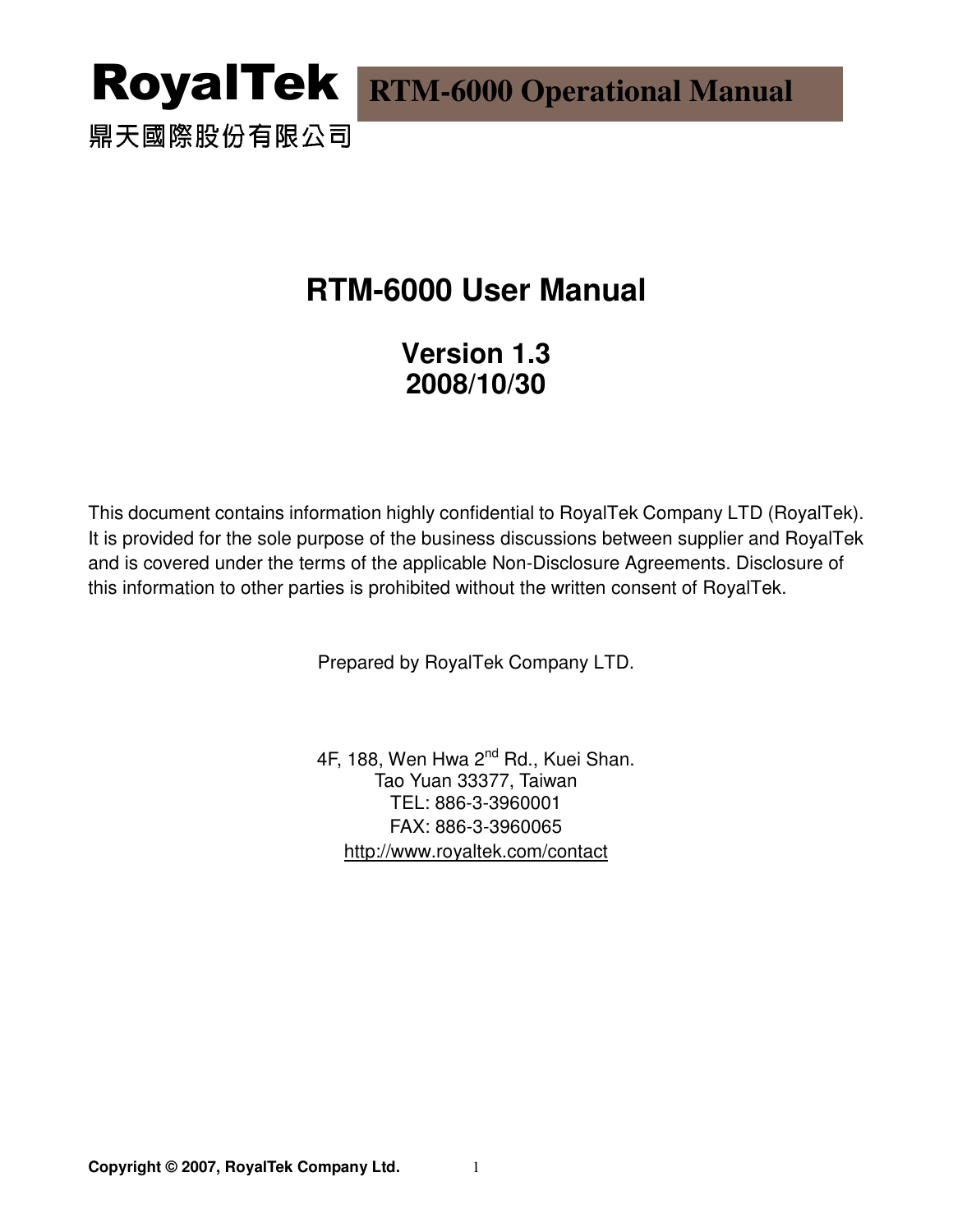鼎天國際股份有限公司

#### **0. Revision History**

| Rev | <b>Release Date</b> | <b>Change Description</b>         | Editor     |
|-----|---------------------|-----------------------------------|------------|
| 1.0 | 2007/08/29          | Initial Draft                     | Amanda Lee |
| 1.1 | 2007/10/24          | Increasing 8. temperature profile | Amanda Lee |
| 1.2 | 2008/05/23          | Change schematic                  | Linda Fan  |
| 1.3 | 2008/10/30          | Change RDS sensitivity            | May Chen   |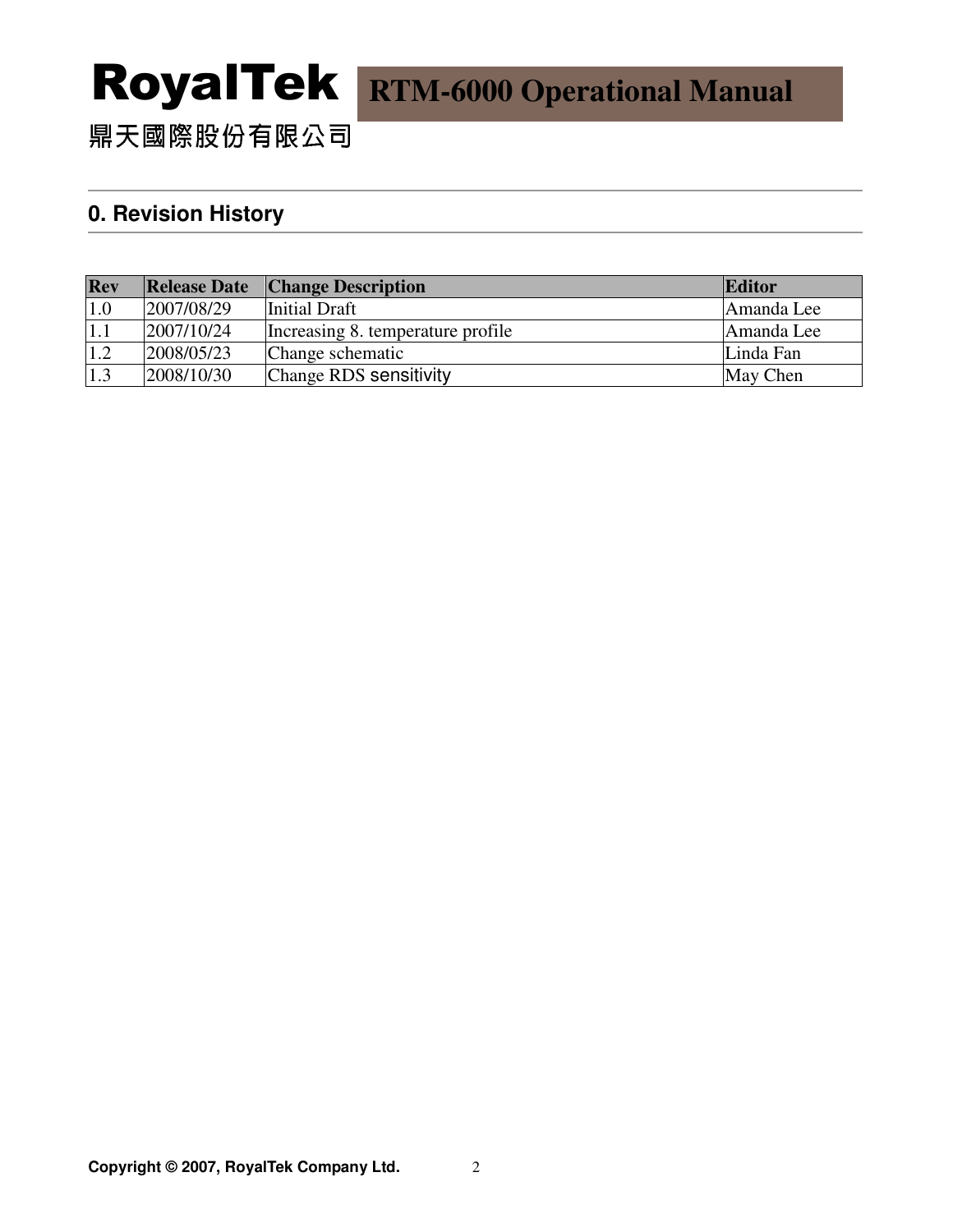鼎天國際股份有限公司

### **Content**

| 6 |  |
|---|--|
|   |  |
|   |  |
|   |  |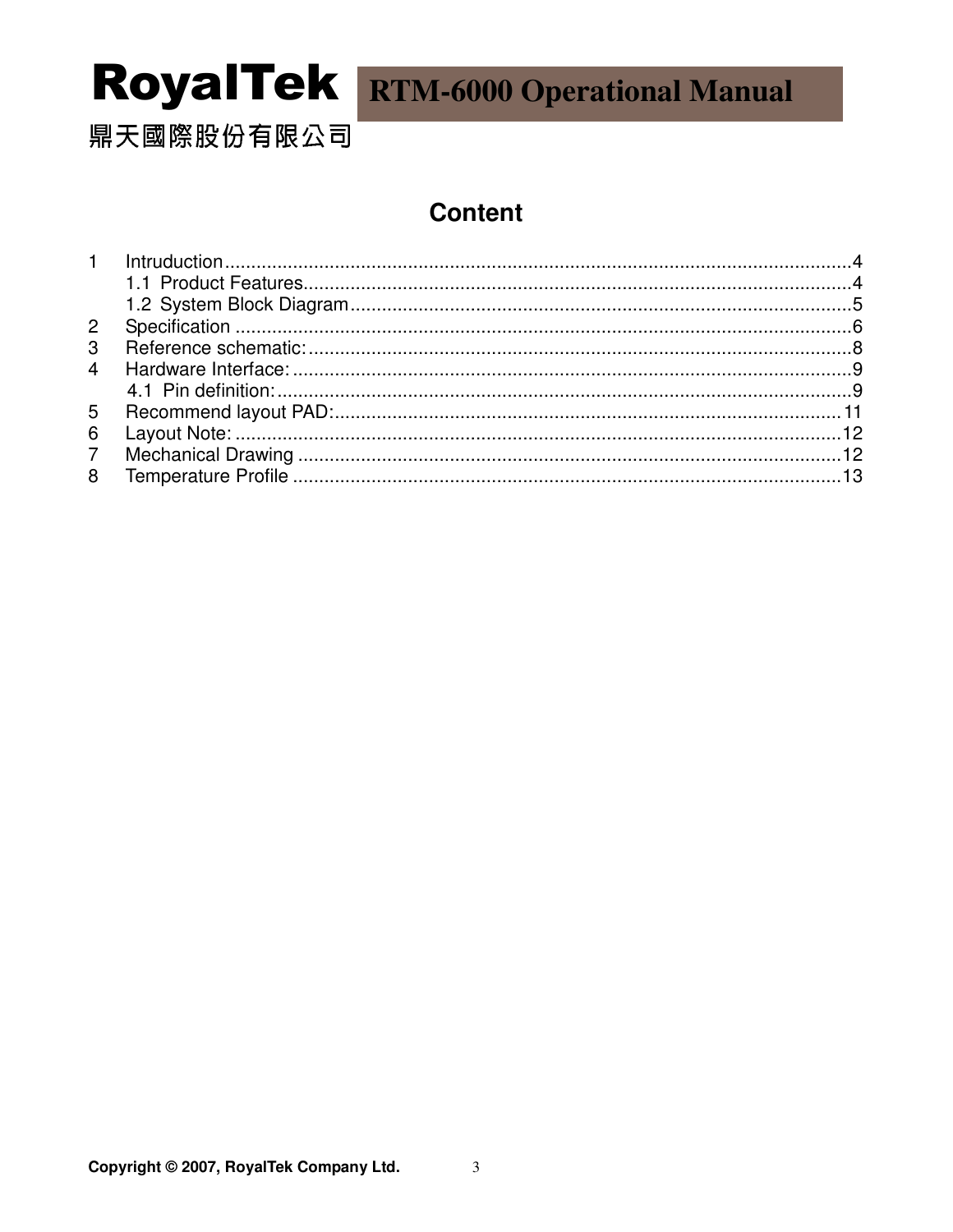鼎天國際股份有限公司

### **1 Intruduction**

RoyalTek RTM-6000 is the RDS-TMC demodulator module using Silicon Lab Si4703 chip and Silicon Lab C8051F331 MCU. RTM-6000 has a low power consumption and can operate at a low supply voltage. The module demodulates the RDS-TMC in FM band from 87.5MHz to 108MHz. The block data and status information are available via I²C bus. Then pass through C8051F331 (MCU) transmission CMOS level (+3.3V) to communicate with device. The smallest form factor and miniature design is the best choice to be embedded in a



portable device like PDA, PND and navigation such as personal locators, speed camera detectors and vehicle locators. The module can be used on supporting navigation and traffic application.

#### **1.1** Product Features

- $\Diamond$  Complete FM/RDS receiver module
- $\div$  FM mixer for conversion of the US/Europe (87.5MHz to 108MHz)
- $\Diamond$  Auto search tuning, raster 100kHz
- $\div$  Only one single power supply (DC+2.9 ~ 3.6V)
- $\Leftrightarrow$  Serial TTL interface
- $\Diamond$  High quality stereo audio output
- $\div$  Ultra compact size : (L) 10 (+-0.2)  $*$  (W) 9.3 (+-0.2)  $*$  (H) 2 (+0.25, -0.1)mm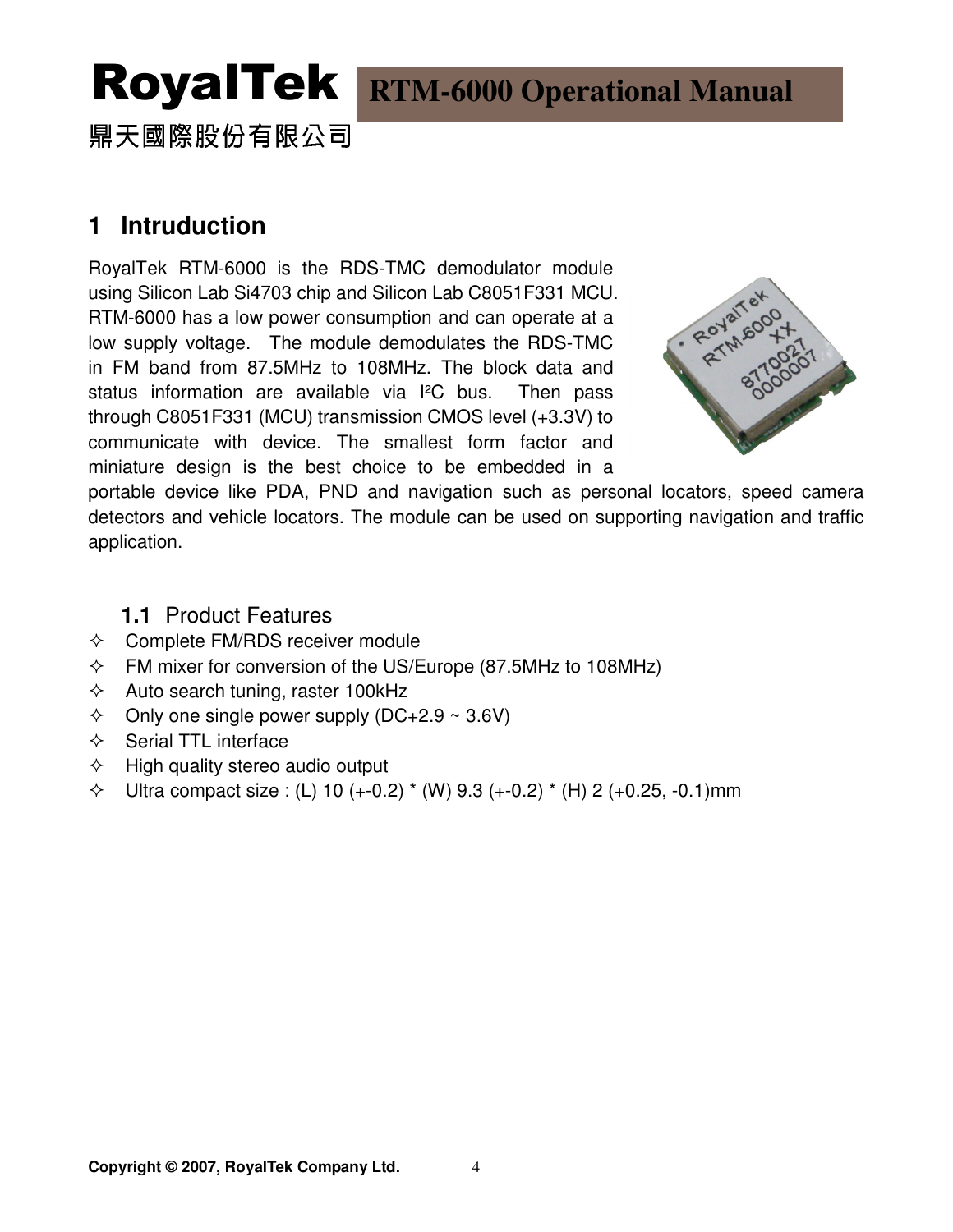### 鼎天國際股份有限公司

#### **1.2** System Block Diagram

System block diagram,

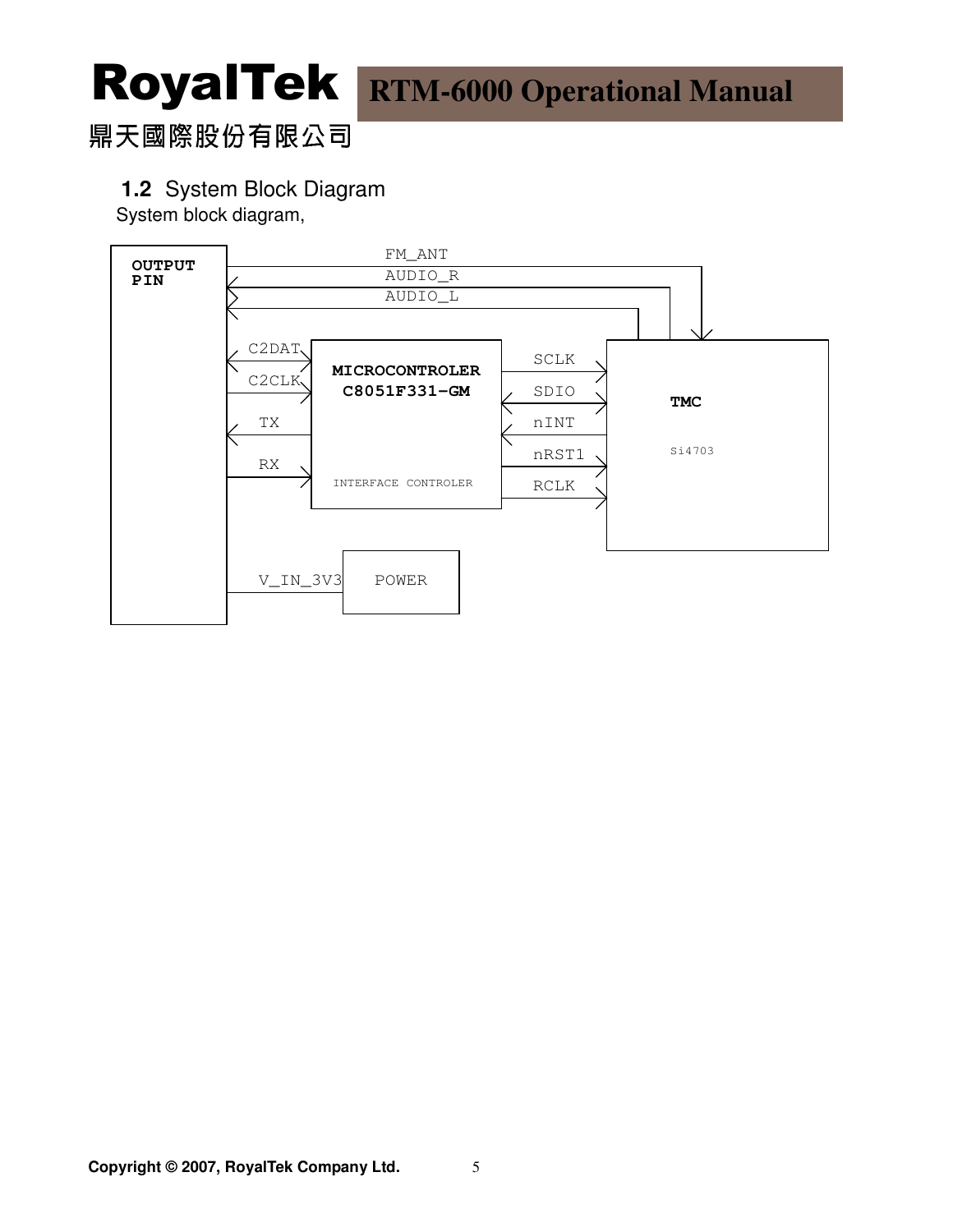鼎天國際股份有限公司

### **2 Specification**

| <b>No</b>      | Function                      | Specification |                                                        |                |      |                                    |                                                                     |  |
|----------------|-------------------------------|---------------|--------------------------------------------------------|----------------|------|------------------------------------|---------------------------------------------------------------------|--|
|                | Mechanical requirements       |               |                                                        |                |      |                                    |                                                                     |  |
| 13             | Weight                        |               | $\leq$ 0.43 g                                          |                |      |                                    |                                                                     |  |
| 14             | Dimension                     |               | 10mm±0.2mm(L) x 9.3mm±0.2mm(W) x<br>2mm+0.25-0.10mm(H) |                |      |                                    |                                                                     |  |
|                | TMC/RDS receiver              |               |                                                        |                |      |                                    |                                                                     |  |
| $\mathbf 1$    | Chipset                       |               | Silicon Lab Si4703-GM                                  |                |      |                                    |                                                                     |  |
| $\overline{c}$ | Frequency                     |               | 87.5~108MHz. US/Europe                                 |                |      |                                    |                                                                     |  |
| 3              | sensitivity                   |               |                                                        | 2.5 µVEMF typ. |      |                                    |                                                                     |  |
|                |                               |               |                                                        | $(S+N)/N=26dB$ |      |                                    |                                                                     |  |
|                |                               |               |                                                        |                |      | $FMOD = 1 kHz$ , 75 µs de-emphasis |                                                                     |  |
|                |                               |               | $MONO = 1$ , and $L = R$ unless noted otherwise.       |                |      |                                    |                                                                     |  |
|                |                               |               | $\Delta f = 22.5$ kHz.                                 |                |      |                                    |                                                                     |  |
|                |                               |               | $BAF = 300$ Hz to 15 kHz, A-weighted.                  |                |      |                                    |                                                                     |  |
|                | <b>RDS</b> sensitivity        |               |                                                        | 12 µVEMF min.  |      |                                    |                                                                     |  |
|                |                               |               | $\Delta f = 2$ kHz,                                    |                |      |                                    |                                                                     |  |
|                |                               |               | $RDS BLER < 5% RDSPRF = 1$                             |                |      |                                    |                                                                     |  |
|                | Antenna Input                 |               |                                                        |                |      |                                    |                                                                     |  |
| $\overline{4}$ | Matching                      |               | 50 ohm                                                 |                |      |                                    |                                                                     |  |
| Interface      |                               |               |                                                        |                |      |                                    |                                                                     |  |
| 5              | Output                        |               | TTL +3.3V serial interface                             |                |      |                                    |                                                                     |  |
| 6              | <b>Baud</b> rate              |               | 38400bps                                               |                |      |                                    |                                                                     |  |
| $\overline{7}$ | I/O Pin                       |               | 12pin I/O pin                                          |                |      |                                    |                                                                     |  |
|                | Power consumption             |               |                                                        |                |      |                                    |                                                                     |  |
| 8              | Vcc                           |               | $DC +2.9~3.6V$                                         |                |      |                                    |                                                                     |  |
| 9              | Current                       |               | Current $\leq$ 35mA Maximum @DC +3.3V                  |                |      |                                    |                                                                     |  |
|                | <b>Audio Function</b>         |               | Min.                                                   | Typ.           | Max. | Unit.                              | Note.                                                               |  |
| 10             | Audio output<br>72<br>voltage |               |                                                        | 80             | 90   | mVRMS                              |                                                                     |  |
| 11             | Audio output<br>resistance    | 10            |                                                        |                |      | k ohms                             |                                                                     |  |
| 12             | AF THD                        | --            |                                                        | 0.1            | 0.5  | $\%$                               |                                                                     |  |
| 13             | Audio Mono S/N                |               | 55                                                     | 63             |      | dB                                 | $FMOD = 1 kHz, 75 \mu s$<br>de-emphasis<br>$MONO = 1$ , and $L = R$ |  |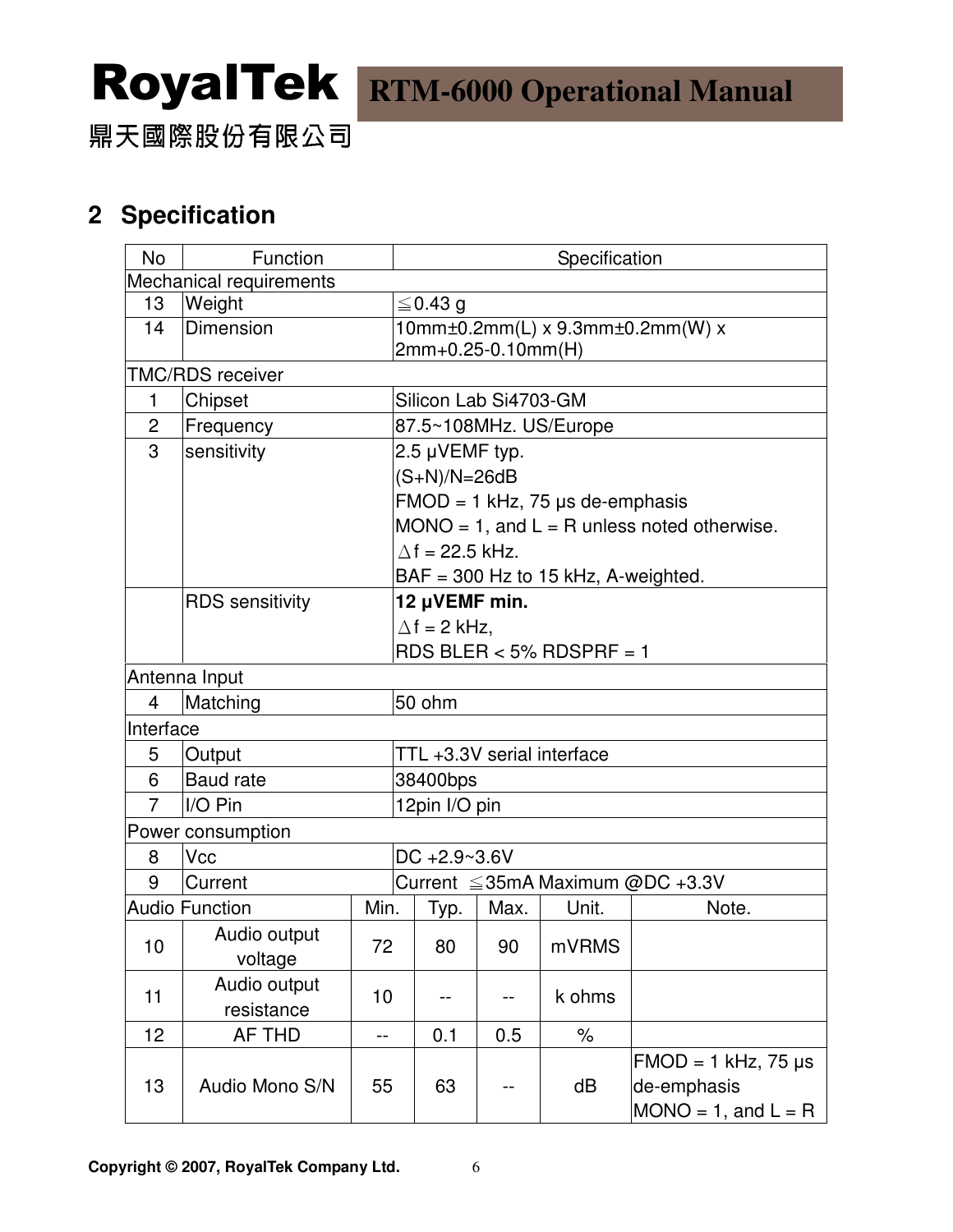## 鼎天國際股份有限公司

|                     |                       |  |  |                                    |  |    | unless noted                          |  |  |
|---------------------|-----------------------|--|--|------------------------------------|--|----|---------------------------------------|--|--|
|                     |                       |  |  |                                    |  |    | lotherwise.<br>$\Delta f = 22.5$ kHz. |  |  |
|                     |                       |  |  |                                    |  |    | $BAF = 300$ Hz to 15                  |  |  |
|                     |                       |  |  |                                    |  |    | kHz, A-weighted.                      |  |  |
|                     |                       |  |  |                                    |  |    | $VEMF = 1 mV$ , $fRF =$               |  |  |
|                     |                       |  |  |                                    |  |    | 87.5 to 108 MHz.                      |  |  |
| 14                  | Audio Stereo S/N      |  |  | 58                                 |  | dB | $\Delta f$ = 22.5 kHz.                |  |  |
| <b>IEnvironment</b> |                       |  |  |                                    |  |    |                                       |  |  |
| 10                  | Environment           |  |  | <b>Building in Navigation Cube</b> |  |    |                                       |  |  |
| 11                  | Operating temperature |  |  | -20 ℃ to +85 ℃                     |  |    |                                       |  |  |
| 12                  | Storage Temperature   |  |  | $-40$ °C to $+100$ °C              |  |    |                                       |  |  |
| 13                  | Humidity              |  |  | ≤95%                               |  |    |                                       |  |  |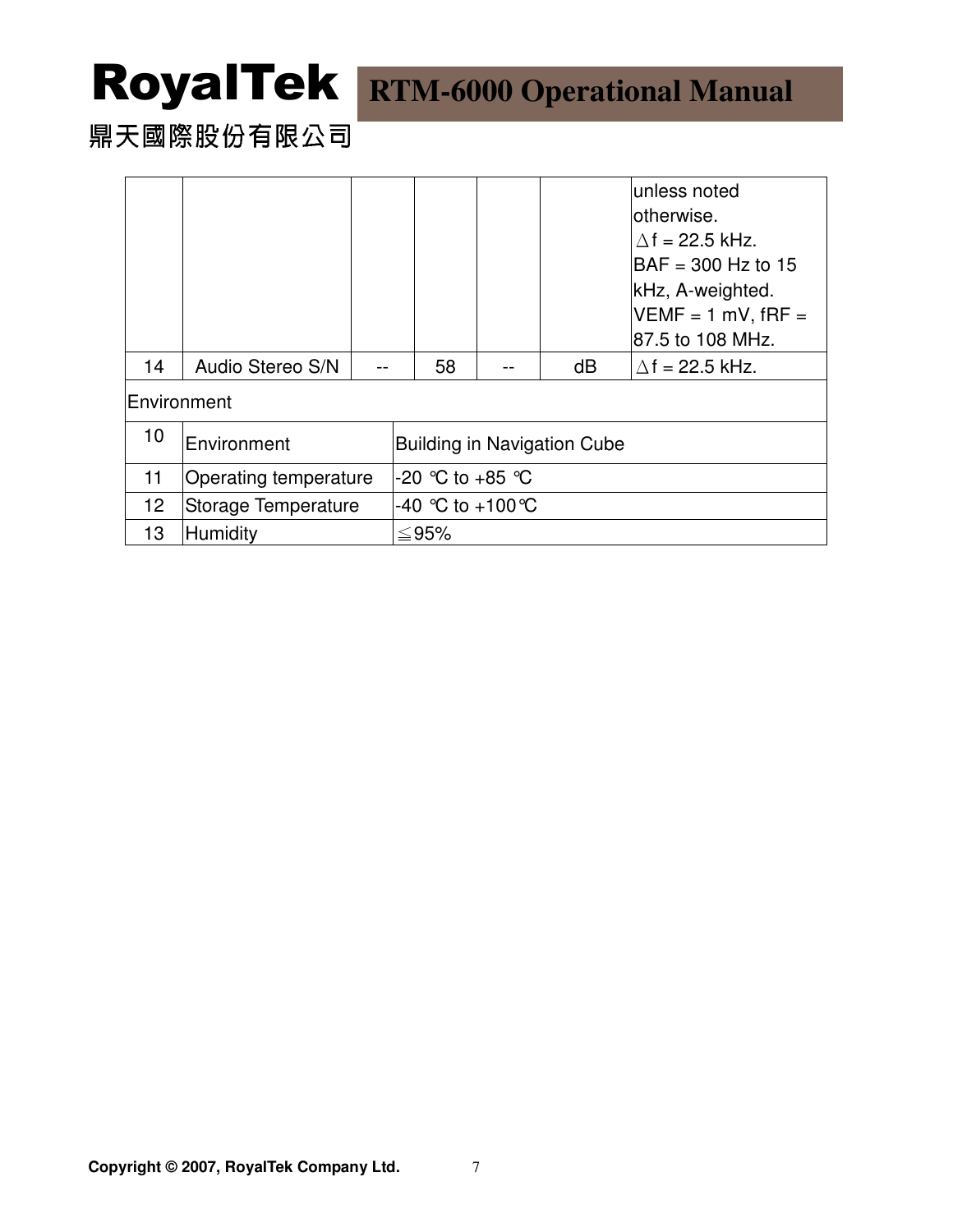### 鼎天國際股份有限公司

### **3 Reference schematic:**

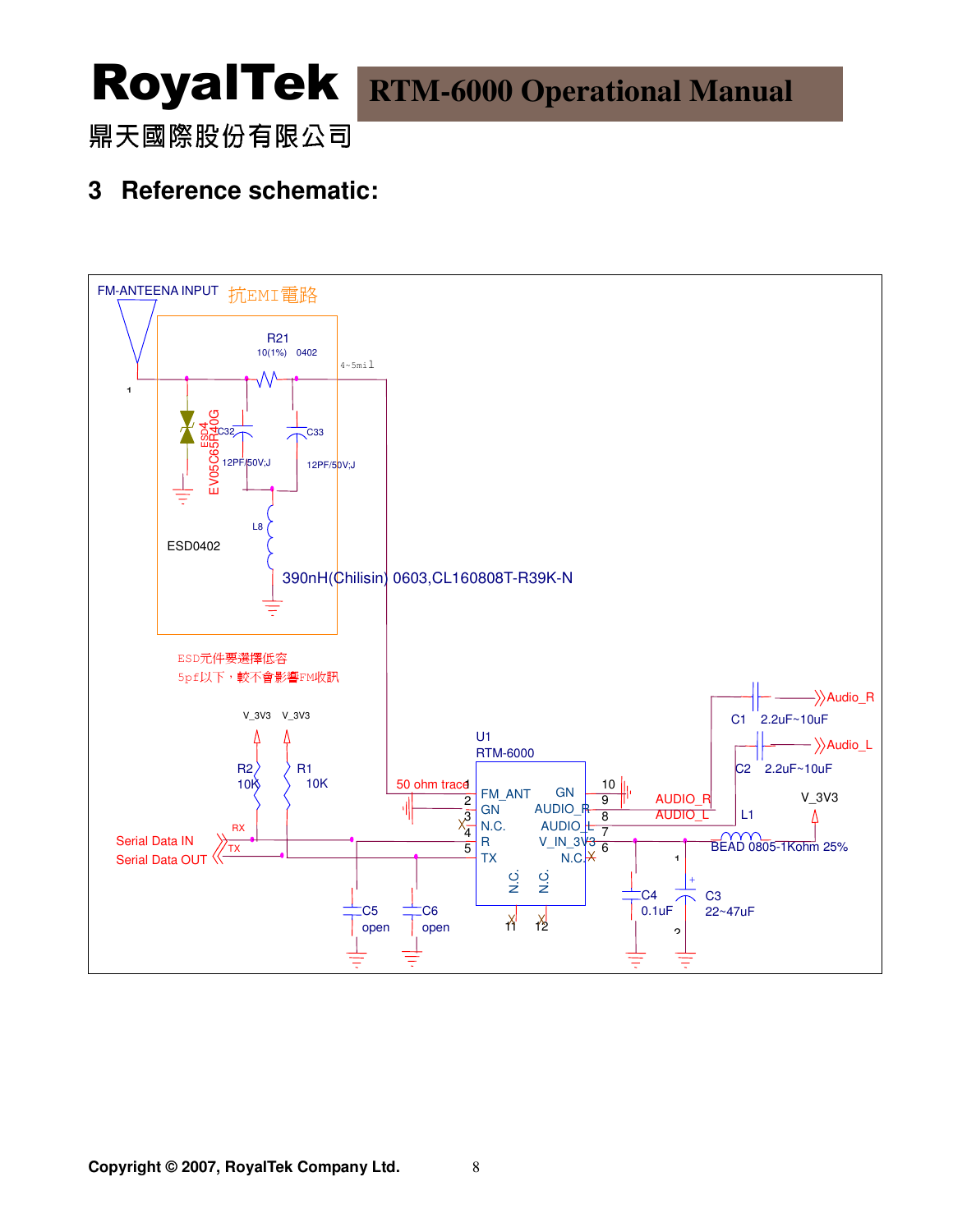### 鼎天國際股份有限公司

(1)GND

GND provides the ground for RTM-6000 Module.

(2)Power:

Connect V\_IN\_3V3 pin to DC 2.9~3.6V. The power supply must add Bead and bypassing capacitor(22~47uF).It can reduce the Noise from power supply and increase power stability.

 $(3)TX$ 

This is the main transmitting channel and is used to output user application software.

(4) RX

This is the main receiver channel and is used to receive software commands to user application software.

(5)AUDIO\_L/R

The two pin contains the Audio of the left/right channel directly out of the Si4703.

(6)FM\_ANT

 This pin is FM Antenna input pin. It is suggested to use 50 ohm trace from FM-ANT pin to FM antenna connector.

### **4 Hardware Interface:**

### **Pin definition:**

| NO.             | Name           | I/O                   | <b>Descriptions</b> | Characteristics                                |  |  |
|-----------------|----------------|-----------------------|---------------------|------------------------------------------------|--|--|
| P <sub>1</sub>  | FM ANT         |                       | FM antenna input    | FM antenna input(50ohm trace)                  |  |  |
| P <sub>2</sub>  | <b>GND</b>     | $\tilde{\phantom{a}}$ | Ground              | Common Ground                                  |  |  |
| P <sub>3</sub>  | N.C.           | $\tilde{\phantom{a}}$ | <b>Test Pin</b>     | None Connector                                 |  |  |
| P <sub>4</sub>  | <b>RX</b>      |                       | Serial Data in      | $2.0V \leq V_H \leq 3.3V$                      |  |  |
|                 |                |                       |                     | $0V \leq V_{IL} \leq 0.8V$                     |  |  |
| P <sub>5</sub>  | <b>TX</b>      | O                     | Serial Data out     | $2.5V \leq V_{OH} \leq 3.3V$                   |  |  |
|                 |                |                       |                     | $0V \leq V_{OL} \leq 0.6V$                     |  |  |
| P <sub>6</sub>  | N.C.           | $\tilde{\phantom{a}}$ | <b>Test Pin</b>     | None Connector                                 |  |  |
| P7              | <b>V IN 3V</b> | $\sim$                | System power input  | DC: $2.9~3.6$ V.Current $\leq$ 35mA typ.@+3.3V |  |  |
|                 | P8 AUDIO L     | O                     | Left audio output.  | Left audio output                              |  |  |
|                 | P9 AUDIO R     | O                     | Right audio output  | Right audio output                             |  |  |
| P <sub>10</sub> | <b>GND</b>     | $\tilde{}$            | Ground              | <b>Common Ground</b>                           |  |  |
| P <sub>11</sub> | N.C.           | $\tilde{}$            | <b>Test Pin</b>     | None Connector                                 |  |  |
| P <sub>12</sub> | N.C.           | $\tilde{\phantom{a}}$ | <b>Test Pin</b>     | None Connector                                 |  |  |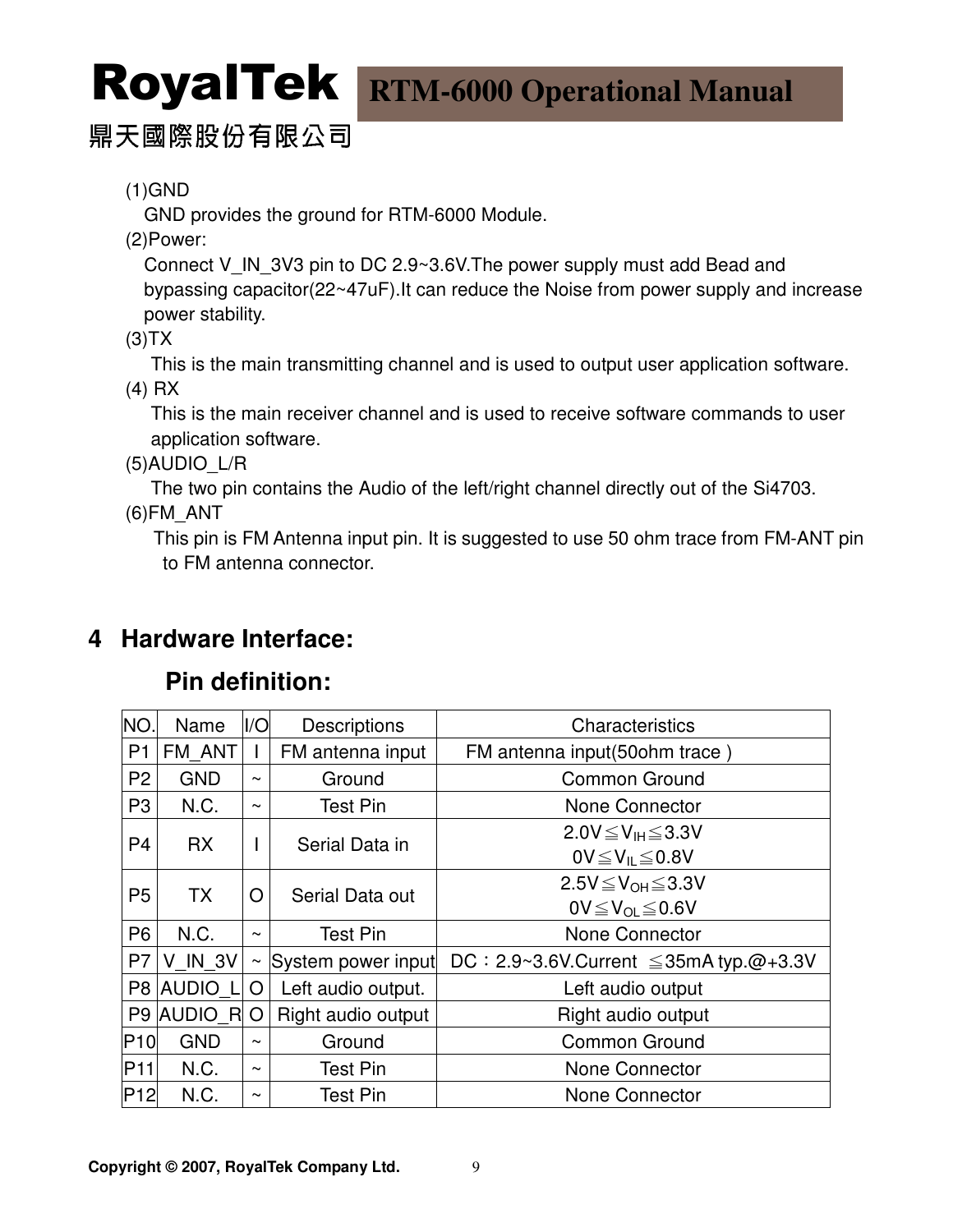### 鼎天國際股份有限公司

(1)GND

GND provides the ground for RTM-6000 Module.

(2)Power:

Connect V\_IN\_3V3 pin to DC 2.9~3.6V @3.3V TYP..The power supply must add Bead and bypassing capacitor (10~33uF).It can reduce the Noise from power supply and increase power stability.

 $(3)TX$ 

This is the main transmitting channel and is used to output user application software.

(4) RX

This is the main receiver channel and is used to receive software commands to user application software.

(5)AUDIO\_L/R

The two pin contain the Audio of the left/right channel directly out of the Si4703-GM (6)FM\_ANT

 This pin is FM Antenna input pin. It is suggested to use 50 ohm trace from FM-ANT pin to FM antenna connector.

(7)No connection pin

These pin (C2CLK, C2DAT) are used for MCU (C8051F331) FIRMWARE UPDATE.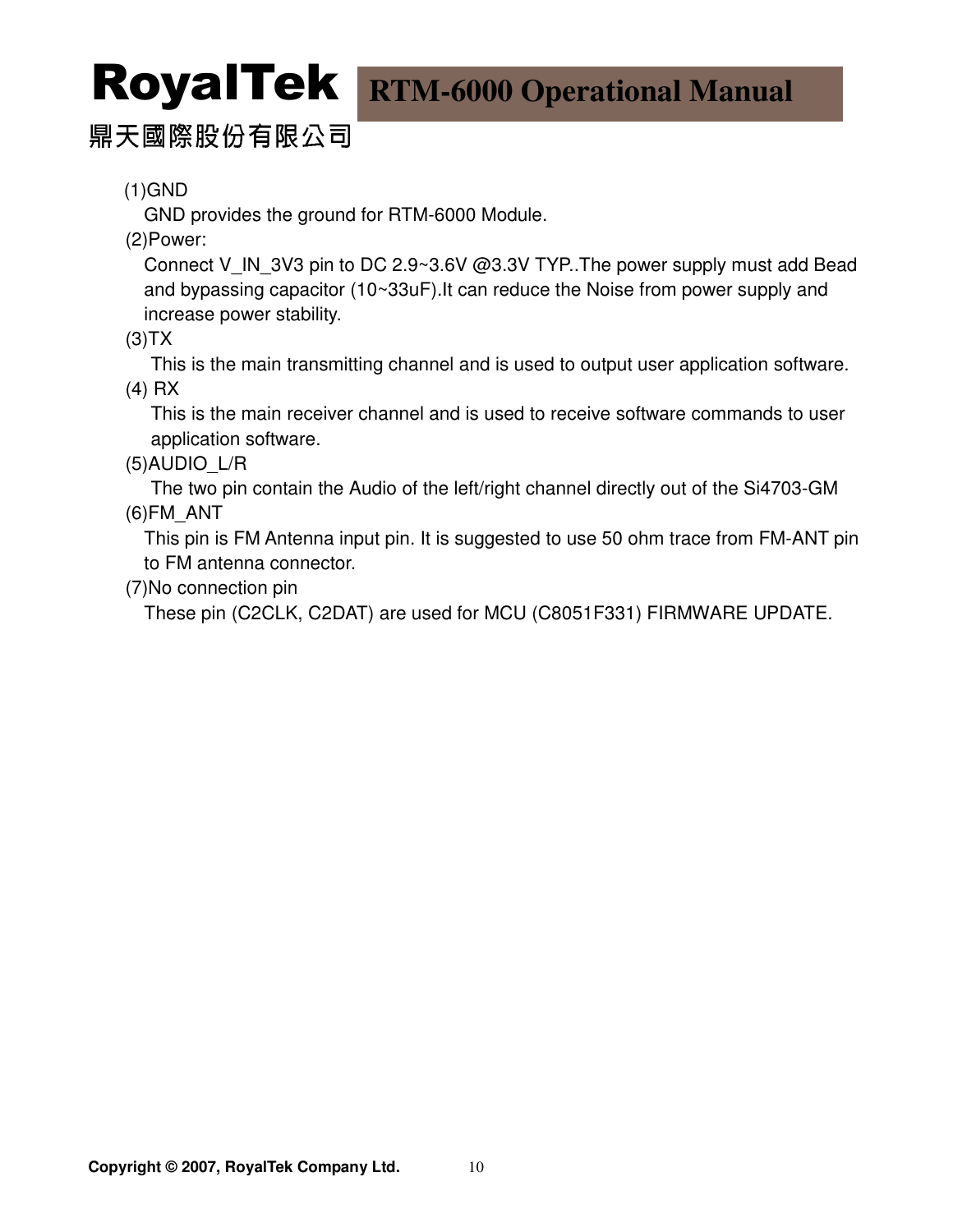鼎天國際股份有限公司

### **5 Recommend layout PAD:**

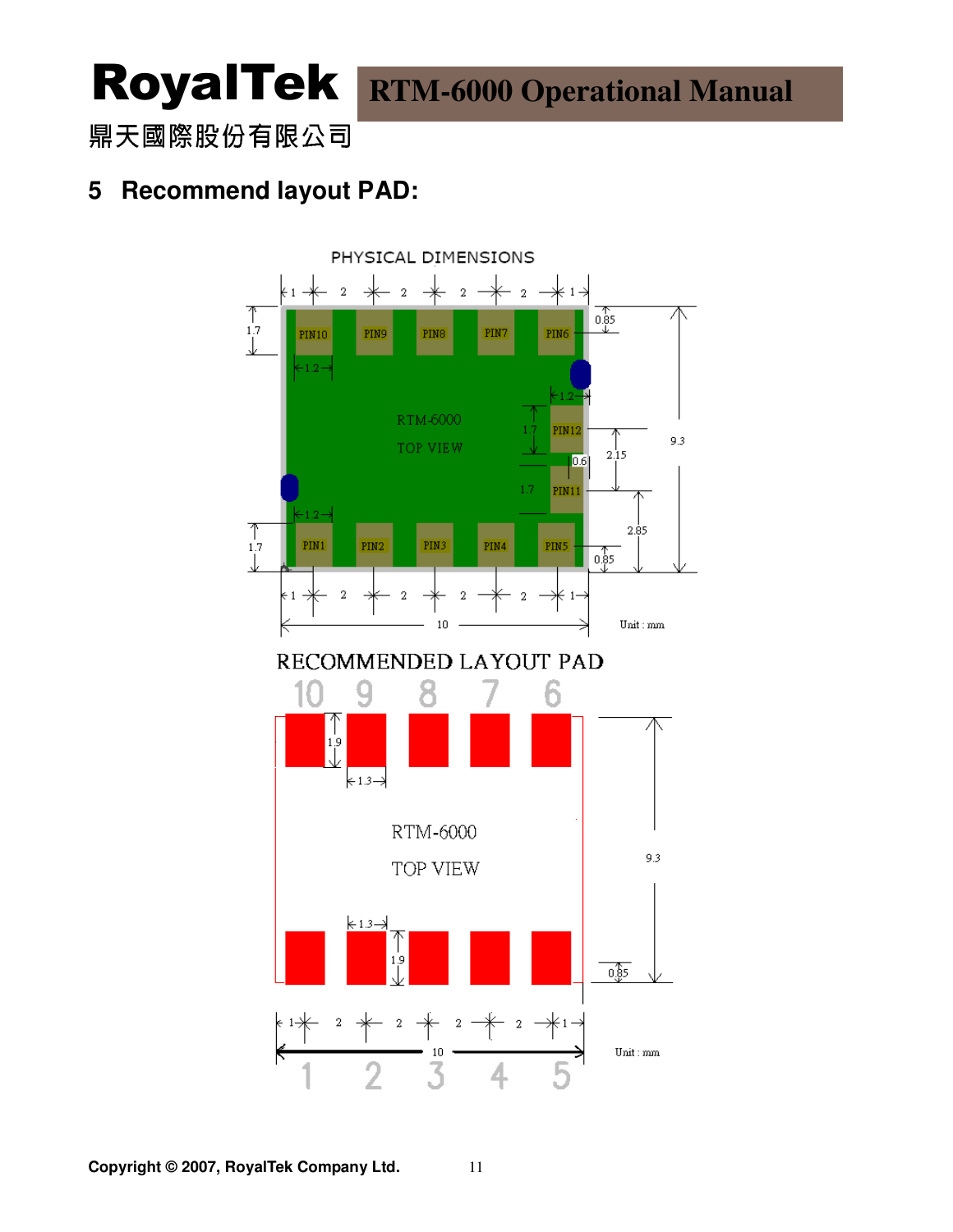鼎天國際股份有限公司

### **6 Layout Note:**

- (1) The trace connected to FM\_IN should be 50 ohm.
- (2) It is recommended to add Bead and bypass capacitor above 10~33uF to reduce power noise.
- (3) The system's EMI or noise is recommended to reduce first which efficiently boost TMC performance.
- (4) Please refer to the recommend pad for connecting well.

### **7 Mechanical Drawing**